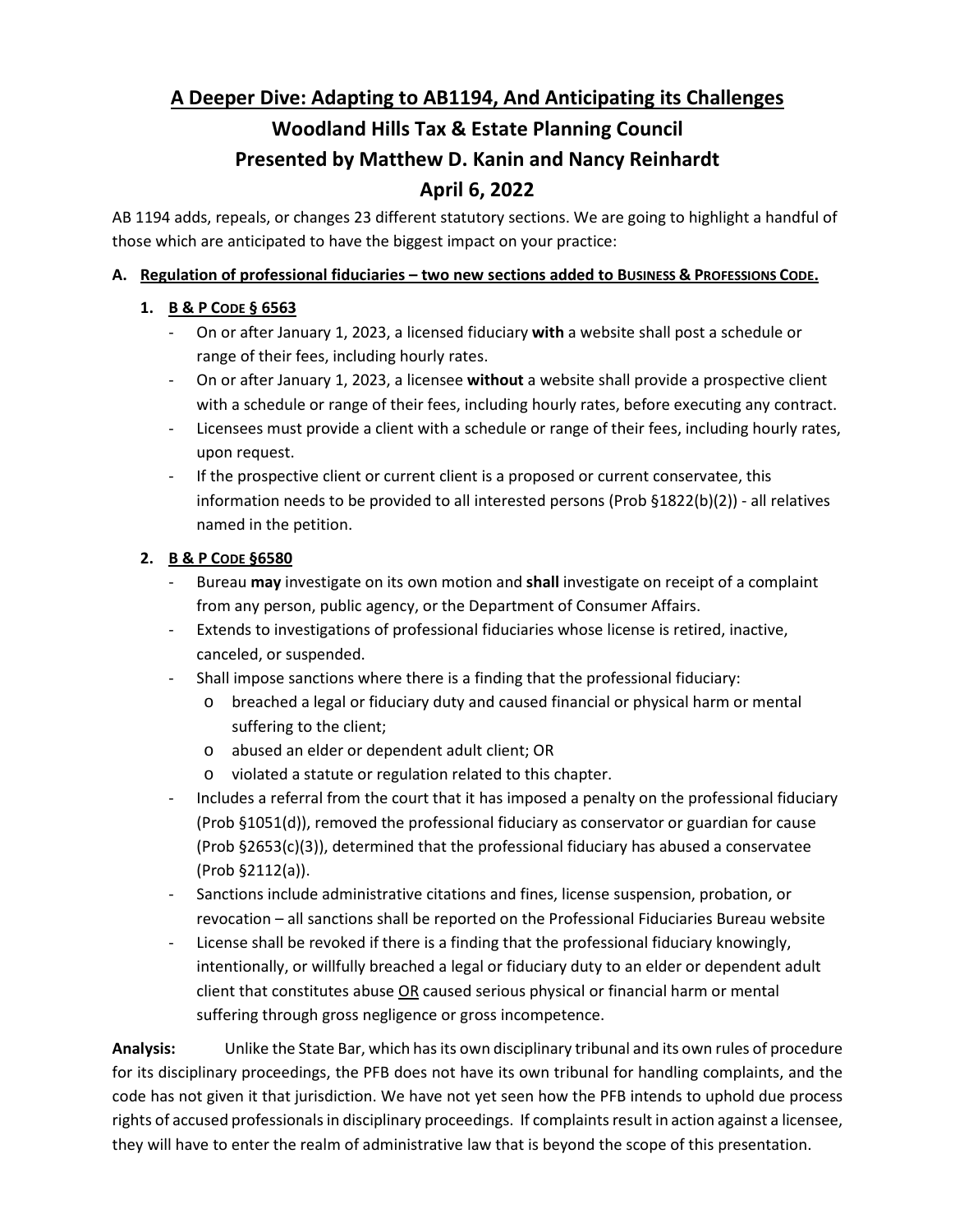#### **B. Numerous sections of the PROBATE CODE Updated.**

#### **1. PROB. CODE §1471 – governing appointed counsel.**

- This Section is one of several important enactments governing appointed counsel.
- This section required appointment of counsel in certain situations, specifically, any time a conservatee, proposed conservatee, or person alleged to lack capacity, who is also unable to retain counsel, and requests counsel be appointed, while party to specified conservatorship proceedings (such as, but not limited to, appointment, or termination), the court must, at or before the hearing, appoint counsel for that person. Counsel can be either the public defender, or private counsel. That continues to be the case, but significant changes have been made.
- Now, instead of saying that the court shall appoint counsel to represent "the interests of a person", it now simply says, "person", changing the wording of both subdivisions (a) and (b).
- Adds new subdivisions (d) through (f) which clarify the role of court-appointed counsel.
- Subd. (d) states that "if a conservatee, proposed conservatee, or person alleged to lack legal capacity expresses a preference for a particular attorney to represent them, the court shall allow representation by the preferred attorney, even if the attorney is not on the court's list of a court-appointed attorneys"
- Subd. (e) states: "The role of legal counsel of a conservatee, proposed conservatee, or a person alleged to lack legal capacity is that of a zealous, independent advocate representing the wishes of their client".
- Subd. (f) extends these rights to proposed conservatees and conservatees in appellate proceedings.

**Analysis:** How big of a change this is will depend somewhat on where you practice, and what your practice emphasizes. In Los Angeles, conservatees having free choice is a big change from procedure which tended to emphasize a preference for court appointed counsel from a panel, who are appointed in all conservatorship cases. The codification of "zealous advocacy" is probably intended to disapprove the concept that court-appointed counsel are supposed to be "neutral" or represent "best interests"; but how will it square with case law such as *Conservatorship of Wendland* (2001) 26 Cal. 4th 519 and Conservatorship *of Drabick* (1988) 200 Cal. App. 3d 185, 212–214)? Will it be seen as overruling those cases, or coexisting with them? We will have to wait and see. It does appear to codify a statutory right that overrules cases like *Wilson v. Tedesco* (2019) Cal. App. Unpub. LEXIS 6244 that downplay the conservatee/proposed conservatee's right to free choice of counsel, while incentivizing those who would serve in that role to obtain court appointment.

#### **2. PROB. CODE §§1850, 1850.5 – Subsequent action by the Probate Investigator's Office**

- Six months after initial appointment, court investigator shall visit conservatee, conduct an investigation as per Prob §1851(a) and report to the court regarding appropriateness of conservatorship and whether conservator is acting in the best interests of conservatee
- Best interest analysis as to placement, quality of care, and finances.
- In response to report, court may take action including ordering a hearing or ordering conservator to submit an accounting pursuant to Prob §2620(a).
- One year after initial appointment and annual thereafter, court investigator shall visit conservatee, conduct an investigation, and report findings to court.
- In response, court shall consider terminating the conservatorship and take any other appropriate action.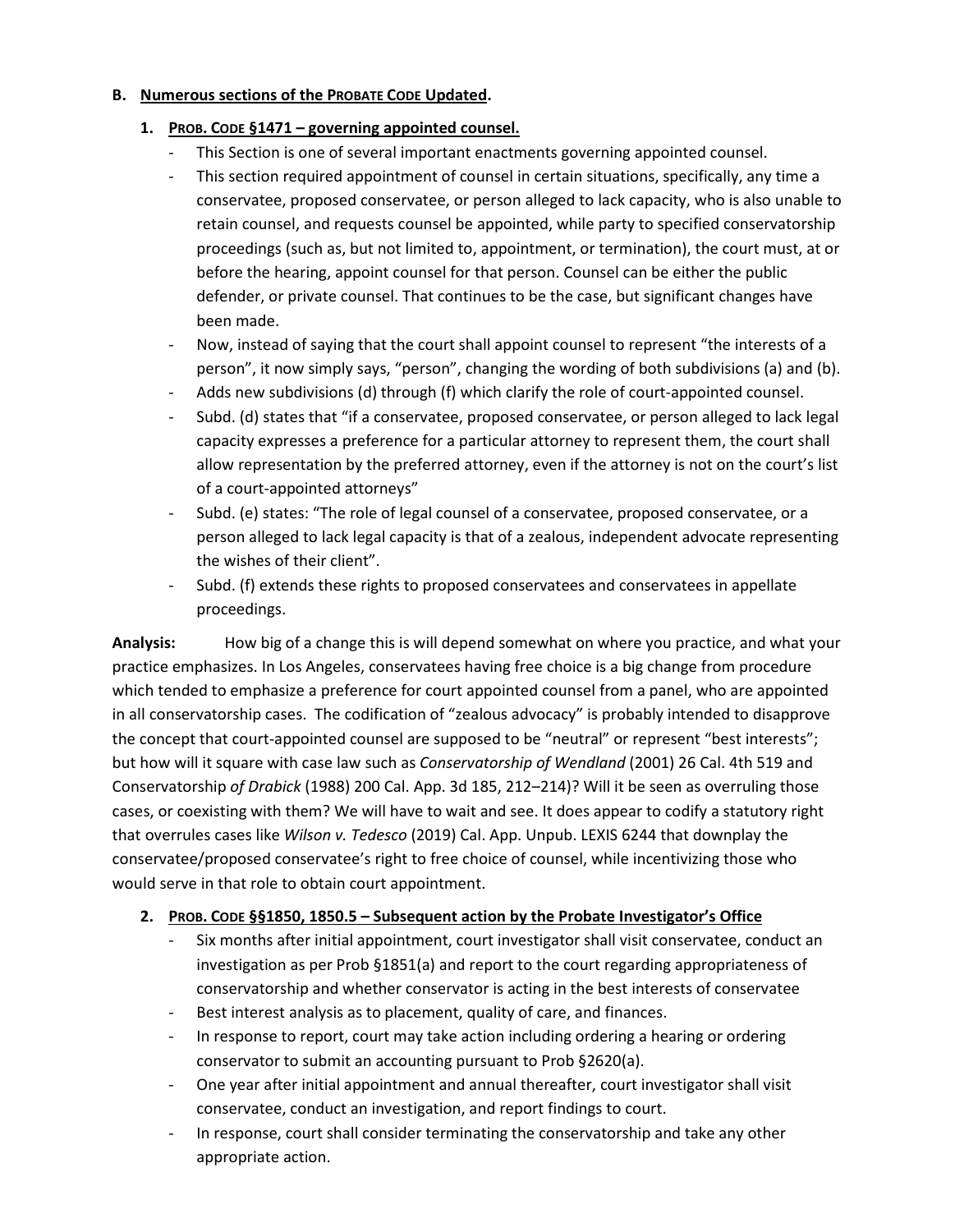- This is not the only section concerning the Probate Investigator.
	- o Section 1826(a) subd (7)-(9) require investigator to advise and report re: Proposed Conservatee's desire and ability to be represented by legal counsel, which works handin-hand with §§1470-1471.
	- o Section 1850 is updated to require the investigator to advise a Conservatee re: termination of the conservatorship.
	- o Section 1851.6 allows "any interested person" (referencing Section 48) with personal knowledge of a conservatee to petition the court to appoint an investigator to examine abuse (as defined in Welf. & Inst. Code §15610.07), subject to subd. (b) which requires a legislative appropriation.

## **3. PROB. CODE §2112 – civil financial penalties.**

- New section provides for civil financial penalties that Courts may impose.
	- o In addition to other available remedies, if court finds a licensed professional fiduciary has abused a conservatee, conservator shall be liable for a civil penalty of up to \$10,000 for each separate act of abuse
	- $\circ$  If fiduciary is nonlicensed, penalty is up to \$1,000 for each separate act of abuse
	- o If court finds professional fiduciary has abused a conservatee or if court imposes a penalty on professional fiduciary including surcharge, contempt, suspension, or removing for cause, the court shall report that finding or penalty to the Professional Fiduciaries Bureau

## **4. PROB. CODE §2653 – new attorney fee-shifting provision.**

- New subd. (c) provides that (1) a petitioner who successfully seeks to remove a guardian or conservator for cause now must be awarded costs, including attorney fees; (2) the fiduciary is personally liable and may not deduct costs of opposing the petition from the estate, if unsuccessful; and (3) mandatory reporting by the Court to the PFB of any for-cause removal order.
- Things to think about (analysis):
	- o "For cause" is set forth in Section 2650, which has some specific breaches (such as failure to file inventory & appraisal §2650(b) or felony conviction (*Id.* at (d); but also includes some very general categories such as "failure to use ordinary care" (*Id.* at (a)); "continued failure to perform…" (*Id.* at (c)), and "any other case" in the discretion-ofthe-court (*Id.* at (j)).
	- o Previously, fee-shifting for a prevailing petitioner in this situation would have only been available under a *Private Attorney General* theory, which is discretionary, rather than directory.
	- o This is a one-sided fee-shifting statute, more like that contained in the Unruh Civil Rights Act, ADA, or Anti-SLAPP statutes, and not like contractual fee-shifting under Section 1717, which is always bilateral; fees cannot be awarded against an unsuccessful petitioner, except as judicial sanctions, which would require compliance with CCP §128.5 or §128.7.
	- o Will this put pressure on embattled conservators to resign rather than risk adverse adjudication? Or to seek vindication? Difficult to predict.